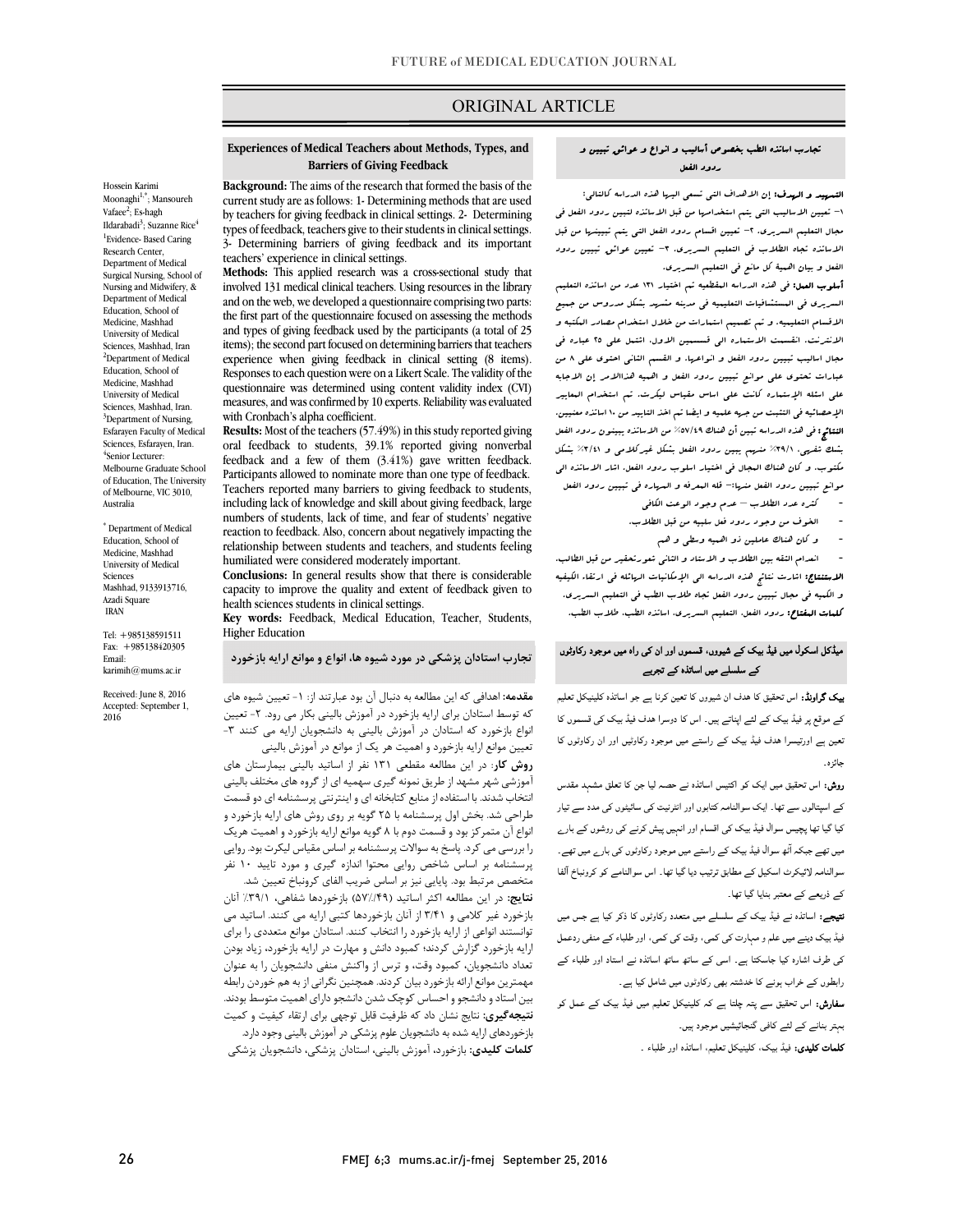### **INTRODUCTION**

The mission of medical faculties is to produce qualified physicians with the requisite knowledge, attitudes and skills [1]. To achieve this goal, clinical teaching is the cornerstone in medical education, because approximately 50% of our curriculum in Iran, as in other countries such as the United Kingdom (50% theory and 50% practice) is devoted to clinical studies [2]. Therefore, giving feedback in a clinical teaching plays an important role in developing medical skills and holistic approach, and medical teachers need to be aware of different types of feedback, methods, and barriers to giving quality feedback to maximize their students' learning.

All graduates of medical faculties must be able to apply what they have learned in the classroom to situations with patients in the workplace [3]. The results of many studies have shown that giving feedback can improve the teaching and learning process, but that poorly-given feedback may impede student learning [4].

In fact, giving feedback in such a way as to support student learning is an important teaching skill in medical education. It is an essential element of the educational process for classroom and especially clinical education. Giving feedback is emphasized in training, both in the past and the present, but rarely used [5].

The clinical educational environment is an interactive and complex network of factors that affect learning outcomes, including the development of knowledge, attitudes, psychomotor skills, problem solving, communication, and critical thinking [1]. In general, a combination of theoretical and practical training is possible in a clinical context. Most students believe that the best learning outcomes occur only in a clinical setting [6].

At present in medical sciences, the educational focus has shifted from acquiring knowledge to the achievement of learning outcomes. Therefore, preparing graduates to be able to connect with patients and manage their health needs is a basic step [7]. Failure to provide proper feedback may lead to serious mishandling of patients' health issues [8]. Giving feedback becomes more important when a medical student does not interact well with patients and he or she is not aware of this. This situation is likely to affect patient outcomes in both the present and the future [9].

Providing quality feedback is one of the essential elements of the educational process that can help students to achieve their full potential. Feedback empowers students to achieve the objectives of their courses, by strengthening the proper function and providing solutions for certain situation. Feedback links the training and assessment roles of teachers and demonstrates their commitment to students [10].

Quality feedback also reinforces successful learning, identifying errors and correcting students' misunderstandings. Quality feedback also provides information for teachers that allows them to reflect on and improve the quality of their teaching practices, by highlighting areas that students have not fully understood [11]. The importance of quality feedback has always been recognized, but over the years, questions about types of feedback, methods used and the barriers to giving quality feedback have surfaced and need to be considered. In spite of its importance, the

 process of giving feedback in clinical settings, its complexity and variables have not been widely examined in the research. Furthermore, there are few studies about the type and methods of giving feedback in clinical settings [12] and this is probably the first study in this field in particular in Iran.

The research questions that formed the basis of this study are as follows:

 1. What methods are used by teachers for giving feedback in clinical settings?

 in clinical settings? 2. What types of feedback do teachers give to their students

 3. What barriers to the giving of quality feedback do teachers' experience in clinical settings?

## **METHODS**

 This applied research was a cross-sectional study that involved 131 medical clinical teachers as subjects. The sample was developed using stratified probability sampling of the 427 faculty members in the Medical School of Mashhad University of Medical being responsible for clinical education and having at least a six- month clinical experiences. Teachers who did not complete the questionnaires correctly were excluded from the study. Sciences, Mashhad, Iran. Inclusion criteria for teachers included:

 First of all, by the use of the Quota method, the number of determined. The main sample size with considering of the 20% loss of participants, 131 were applied. All of the 131 teachers approached to participate in the study agreed to do how participants used feedback in clinical settings and perceived barriers to giving effective feedback. participants in different clinical departments was so. Participation consisted of filling in a questionnaire on

 Using resources in the library and on the web, we developed a questionnaire comprising two parts: the first part of the giving feedback used by participants (a total of 25 items); the second part focused on determining barriers teachers experience when giving feedback in a clinical setting (8 items). At the beginning of the questionnaire, participants questionnaire focused on assessing the methods and types of were asked to provide some demographic information.

 Demographic information consisting of gender, age, marital status, educational level, academic status, and clinical teaching history was also collected in the questionnaire.

 Questions focusing on the experience of teachers regard to into four domains: types of feedback, methods, time, and place of giving feedback. Responses to each question were on a Rating Scale with five options "always, often, sometimes, rarely or never". methods of giving feedback and its types were categorized

 feedback, participants were asked to nominate how important each barrier to feedback was for them, on a five-point Likert scale of "Very important" etc. Potential barriers for inclusion in the items were identified from the extant research literature. In section of the questionnaire focusing on barriers to giving

 (MF) and if needed more information provided to participants. Questionnaires were completed in the presence of the researcher

 The validity of the questionnaire was determined using content validity index (CVI) measures, and was confirmed by 10 experts. Items having a CVI of more than 0.8 were kept in final questionnaire. Reliability was evaluated with Cronbach's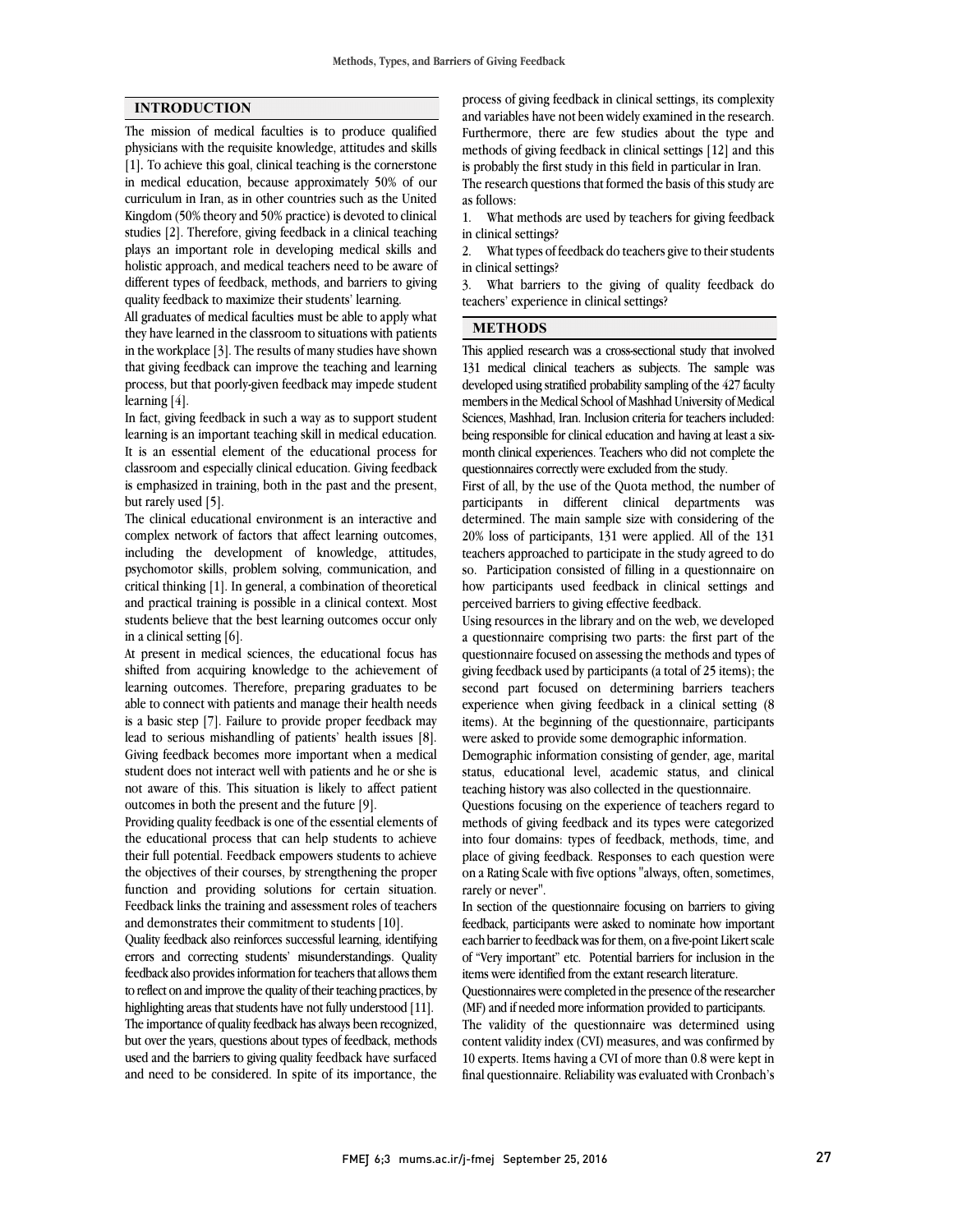alpha coefficient. The reliability coefficient was 0.86, and its internal validity of the factors was 0.8.

 After completing the questionnaire, coded data analyzed by SPSS in this study, descriptive and inferential statistics were used as follows:

 In order to describe demographic data, descriptive statistics such as percentage, mean and standard deviation were used. **Ethics:** All participants were given oral and written information about the study, after which they chose whether participation in this study was completely voluntary, and their data would be used anonymously and in aggregate. The Ethics Committee of the Mashhad University of Medical Sciences 2015). The data collected was analysed by SPSS version 16.5.  $\overline{a}$ or not to participate. Participants were informed that reviewed and approved the study (letter no: 930654, date:

### **RESULTS**

There were 131 clinical teachers in this study, 58 (44%) male

 $\overline{a}$ 

j

 and 73 (56%) female, 124 (95%) married, 6 (4.5%) single and one had not responded to this question. The academic profile of the sample is outlined in Table1.

 **Types and methods of feedback provided:** Most of the to students, 39.1% reported giving nonverbal feedback and a few of them (3.41%) give written feedback. Participants allowed to nominate more than one type of feedback. teachers (57.49%) in this study reported giving oral feedback

Participants' reports about the types, methods, times and

| Table 1. Academic position of participants |                    |  |  |  |  |  |
|--------------------------------------------|--------------------|--|--|--|--|--|
| Position                                   | Number and percent |  |  |  |  |  |
| assistant professor                        | 84 (64%)           |  |  |  |  |  |
| associate professor                        | 36 (27.5%)         |  |  |  |  |  |
| professor                                  | $11(8.5\%)$        |  |  |  |  |  |

j

| Table 2. Teachers responses about the nature of the feedback they give |                                                                                                              |              |              |                  |               |  |  |  |  |
|------------------------------------------------------------------------|--------------------------------------------------------------------------------------------------------------|--------------|--------------|------------------|---------------|--|--|--|--|
|                                                                        | <b>Items</b>                                                                                                 | <b>Never</b> | Rarely       | <b>Sometimes</b> | <b>Always</b> |  |  |  |  |
| 1.                                                                     | Before giving feedback, I invite students to self-assess                                                     | 13 (10.1%)   | 47 (36.4%)   | 48 (37.2%)       | 21 (16.3%)    |  |  |  |  |
| 2.                                                                     | I let students discover their own strengths and weaknesses.                                                  | 10(7.7%)     | 35 (26.9%)   | 64 (49.2%)       | $21(16.3\%)$  |  |  |  |  |
| 3.                                                                     | I focus on student behavior when giving feedback.                                                            | $2(1.6\%)$   | $25(19.4\%)$ | 76 (58.9%)       | $26(20.2\%)$  |  |  |  |  |
| 4.<br>course.                                                          | If needed, I relate my feedback to the objectives of the training                                            | 9(7%)        | 39 (30.2%)   | $63(48.8\%)$     | 18(14%)       |  |  |  |  |
| 5.                                                                     | I try to provide feedback without prejudice to students and avoid<br>questioning his or her personality.     | $1(0.8\%)$   | $7(5.3\%)$   | 38 (29%)         | 85 (64.9%)    |  |  |  |  |
| 6.                                                                     | I give feedback clearly.                                                                                     | $2(1.6\%)$   | 9(7%)        | 64 (49.6%)       | 54 (41.9%)    |  |  |  |  |
| 7.                                                                     | I give feedback based on my findings and observations about<br>students.                                     | 7(5%)        | $15(11.8\%)$ | 68 (51.9%)       | 41 $(31%)$    |  |  |  |  |
| 8.                                                                     | I do not humiliate students when giving feedback.                                                            | $2(1.6\%)$   | 3(2.43%)     | 38 (29.5%)       | 86 (66.7%)    |  |  |  |  |
| 9.                                                                     | I start my feedback by presenting positive aspects of students'<br>performance.                              | $0(0\%)$     | 15(11.7%)    | 81 (63.3%)       | 32 (25%)      |  |  |  |  |
|                                                                        | 10. I focus on students' weaknesses in my feedback.                                                          | $14(11\%)$   | 19 (14.8%)   | 73 (57%)         | 22 (17.4%)    |  |  |  |  |
|                                                                        | 11. I focus on students' strengths in my feedback.                                                           | $1(0.8\%)$   | $26(20.3\%)$ | 69 (53.9%)       | 32(25%)       |  |  |  |  |
|                                                                        | 12. I avoid giving multiple types of feedback at same time.                                                  | $10(7.8\%)$  | 38 (29.9%)   | 59 (46.5%)       | 20 (15.7%)    |  |  |  |  |
|                                                                        | 13. I focus on my expression when giving feedback.                                                           | $1(0.8\%)$   | $18(14.1\%)$ | 71 (55.5%)       | 38 (29.7%)    |  |  |  |  |
|                                                                        | 14. I encourage students to ask me to give them feedback about their<br>performance.                         | 22 (17.1%)   | 43 (33.3%)   | 45 (34.9%)       | 19 (14.7%)    |  |  |  |  |
|                                                                        | 15. I give written notes for further guidance of students.                                                   | 63 (49.6%)   | 39 (30.7%)   | 19(15%)          | $6(4.7\%)$    |  |  |  |  |
|                                                                        | 16. I make sure that students have received my feedback.                                                     | 15(12%)      | 43 (34.4%)   | 55 (44%)         | $12(9.6\%)$   |  |  |  |  |
|                                                                        | 17. I support the students after giving feedback.                                                            | $4(3.1\%)$   | 19 (14.8%)   | 78 (60.9%)       | $27(21.1\%)$  |  |  |  |  |
|                                                                        | 18. When I give negative feedback to students, I help them to<br>understand that is useful and constructive. | $1(0.8\%)$   | 19(15%)      | 72 (56.7%)       | 35(27.6%)     |  |  |  |  |
|                                                                        | 19. I pay attention to student reactions to my feedback.                                                     | $2(1.6\%)$   | $13(10.2\%)$ | 75 (58.6%)       | 38 (29.7%)    |  |  |  |  |
|                                                                        | 20. I let students express their dissatisfaction about my feedback.                                          | $8(6.3\%)$   | 38 (29.7%)   | 54 (42.2%)       | 28 (21.9%)    |  |  |  |  |
|                                                                        | 21. I follow the effects of my feedback at the appropriate time.                                             | 9(7%)        | 46 (35.9%)   | 55 (43%)         | $18(14.1\%)$  |  |  |  |  |
|                                                                        | 22. I was faced with the negative reaction of the students after giving<br>feedback.                         | 74 (56.9%)   | 35 (26.9%)   | $16(12.3\%)$     | $5(3.8\%)$    |  |  |  |  |
|                                                                        | 23. I minimize the time between observed performance and giving<br>feedback.                                 | $3(2.4\%)$   | 41 (32.3%)   | 66 (52%)         | $17(13.4\%)$  |  |  |  |  |
| people.                                                                | 24. I give feedback to students away from the patient and other                                              | $4(3.1\%)$   | $11(8.5\%)$  | 58 (45%)         | 56 (43.4%)    |  |  |  |  |
|                                                                        | 25. I give feedback in a private environment.                                                                | $10(7.8\%)$  | $12(9.4\%)$  | 60 (46.9%)       | 46 (35.9%)    |  |  |  |  |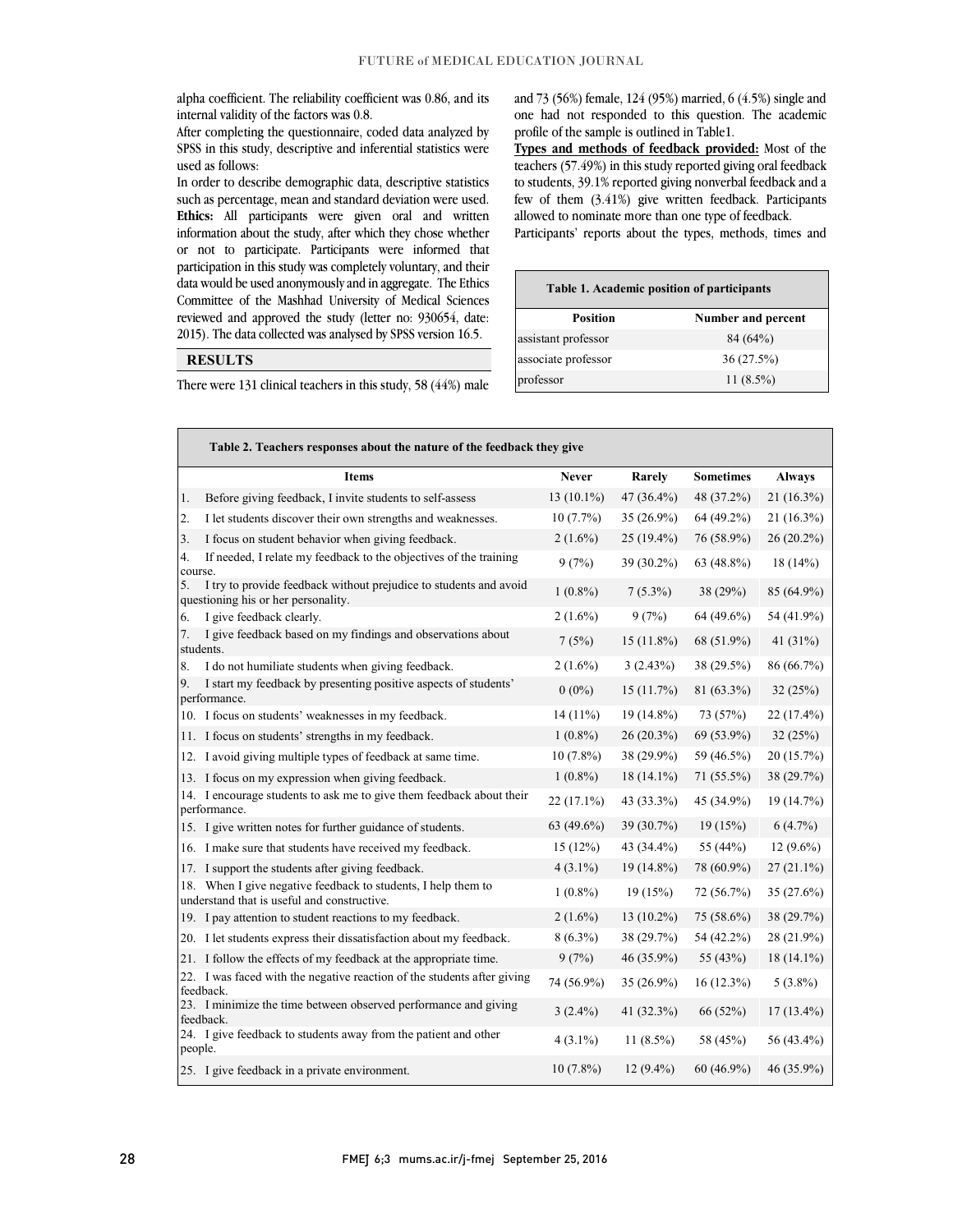places of giving feedback and the importance of each item are summarized in Table 2.

**Reported barriers to feedback:** Teachers reported many barriers to giving feedback to students. Based on their experiences, lack of time and large numbers of students were very important barriers. Concern about negatively impacting the relationship between students and teachers, and students feeling humiliated were considered moderately important. Finally, inadequate training of teachers in giving accurate feedback and the unwillingness of students to receive negative feedback were seen as the least important barriers to giving feedback. These barriers are summarized in Table 3.

### **DISCUSSION**

Overall, the findings showed that giving all types of feedback to students in clinical settings could be improved, in particular the provision of written feedback. Teachers in clinical settings were aware of the importance of giving feedback, but are constrained by a number of barriers. It seems that lack of knowledge is a very important barrier to give feedback. Teachers also reported concerns about the consequences of their feedback to students (Table 3). But, similar to other studies in the field, most of the teachers in our study gave feedback.

McIlwrick et al. (2006) have confirmed this point and reported the following: "Ask a psychiatrist if she provides performance feedback to students, and she might reply, 'Sure it is important. I do it all the time'. Ask a resident for her opinion on performance feedback, and you may hear, 'I rarely receive feedback myself, but I always tell the MED students how they are doing'. Ask a medical student if he receives feedback on his performance and he may say, 'No one says very much . . . and when they do, it does not really help me' ". Many times, if you ask the experts if they provide feedback to students about their performance, the answer is, "Of course, I always do this important work" [13].

According to findings of their study, 41.2% of teachers reported that they mostly give feedback. This discrepancy between the amount of feedback that clinical teachers say they provide, and the amount of feedback health students report having received, needs to be the focus of research that highlights underlying reasons for the phenomenon.

 In our study, teachers reported that most of the feedback they provided was verbal, sometimes non-verbal and rarely written (Table 2). These results were consistent with the results of the Tayebi et al. study. According to their findings, feedback was used rarely in clinical training [14]. It may be that the reason for this is that this type of feedback requires more time, given that lack of time was the most important barrier to giving feedback identified by participants in our verbal feedback is the most commonly used. Written study.

 However, more research is needed to discern which type of feedback is most effective in clinical settings. Elder and Brooks' research with nursing students found no differences in effectiveness between simple and more detailed feedback <sup>[17]</sup> This also not clear whether verbal of whiteh recuback is<br>most effective in supporting student learning in clinical settings. [15]. It is also not clear whether verbal or written feedback is

 The results of our study show that teachers in clinical settings take into account a number of principles of good practice to self-evaluate, give feedback in an environment away from patients and their family, and they respect the personality of their students (Table 2). The study of Emmerson, et al. emphasized that feedback must be understood as a helping and teacher behaviours reported in this study suggest that clinical educators are following practices that support respect for the student [16]. Weinstein also argues that feedback should not to be used as a form of evaluation for  $\frac{1}{2}$ . Then state found that data has stored  $\frac{1}{2}$  concerns about the negative outcomes of the feedback which lead them to be very careful about giving feedback. This is a hidden barrier to give feedback. This finding was also confirmed by the results of this study. when giving feedback. For example, they encourage students tool and that students need to feel that they are respected, the course [9]. Their study found that teachers hold strong

 delayed feedback has different effects on students' learning. If students receive immediate feedback, it supports them change their behavior rapidly, but delayed feedback enables students to reflect and engage in comprehensive self-Hattie and Timperley (2007) believe that immediate and evaluation [17].

In relation to the barriers of giving feedback in clinical settings, participants in this study emphasised two factors as most important: lack of time and large numbers of students

|                  | Table 3. Teacher responses about the barriers to giving feedback to students |                |                         |                |  |  |  |  |  |
|------------------|------------------------------------------------------------------------------|----------------|-------------------------|----------------|--|--|--|--|--|
|                  | Barriers to giving feedback by teachers                                      | Less important | Moderately<br>important | Very important |  |  |  |  |  |
| $\overline{1}$ . | Lack of time for teachers                                                    | $15(15.2\%)$   | $22(22.2\%)$            | $62(62.6\%)$   |  |  |  |  |  |
| 2.               | A large number of students                                                   | $7(7.3\%)$     | $35(36.5\%)$            | 54 (56.2%)     |  |  |  |  |  |
| 3.               | Worry about the negative reaction of students                                | 29 (54.7%)     | $15(28.3\%)$            | 9(17%)         |  |  |  |  |  |
| 4.               | Worry about students feeling humiliated                                      | 23 (37.1%)     | $32(51.6\%)$            | $7(11.3\%)$    |  |  |  |  |  |
| 5.               | Worry about destroying the relationship between students and teachers        | $25(43.1\%)$   | $29(50\%)$              | $4(6.9\%)$     |  |  |  |  |  |
| 6.               | Inadequate training of teachers about giving accurate feedback               | 28 (31.5%)     | $36(40.4\%)$            | $25(28.1\%)$   |  |  |  |  |  |
| 7.               | Unwillingness of students to receive negative feedback                       | $34(43.6\%)$   | 32(41%)                 | $12(15.4\%)$   |  |  |  |  |  |
| <sup>8.</sup>    | Lack of knowledge about methods of giving feedback                           | 37(43%)        | $22(25.6\%)$            | $27(31.4\%)$   |  |  |  |  |  |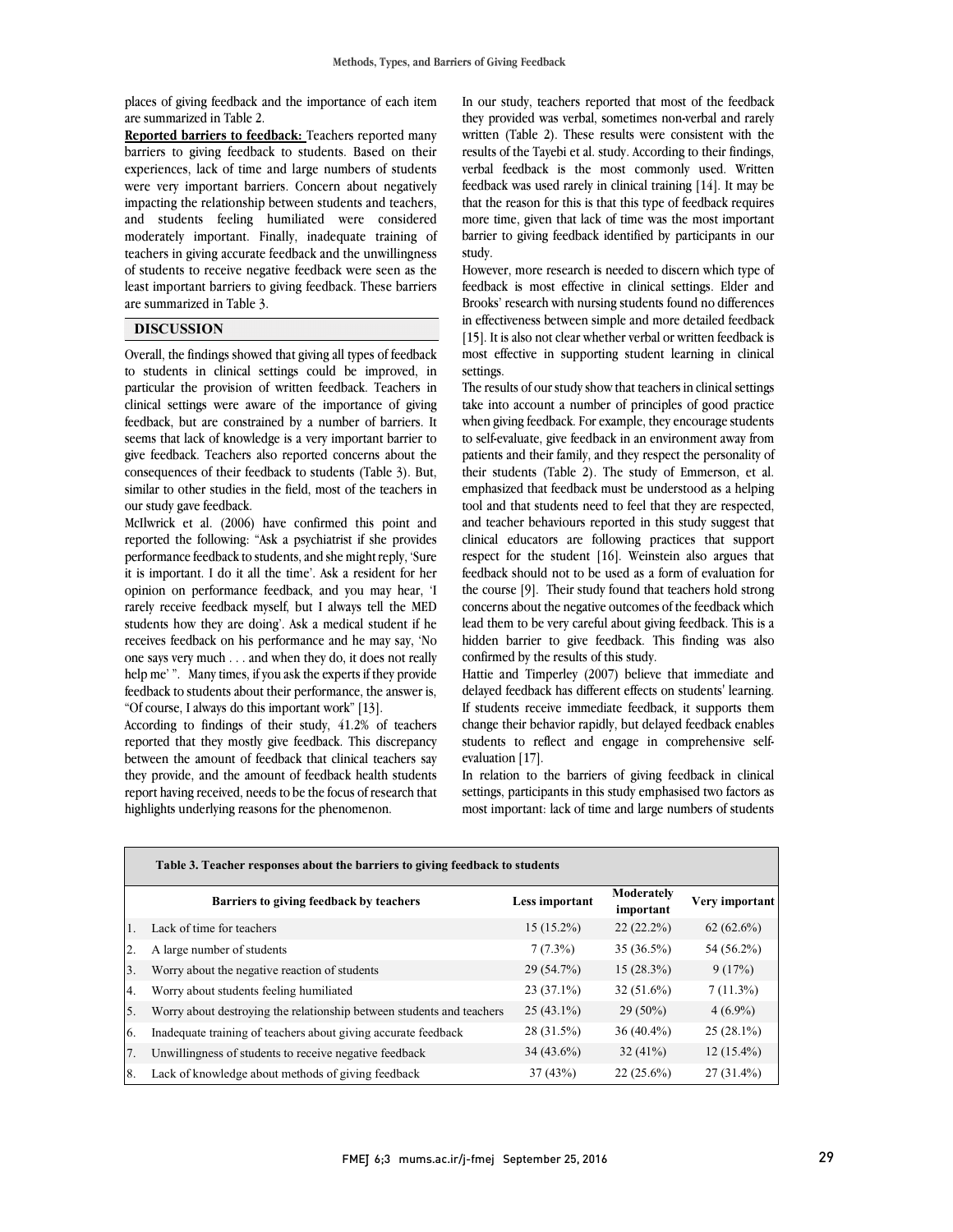(Table 3). These are common problems and many researchers have also reported them [18-19]. Finding solutions for these problems, needs greater attention from researchers, managers and teachers, and may require universities to provide additional resources for courses involving clinical education.

In addition to the barriers of time and resources, McKimm also identified obstacles such as: fear of damaging relations between students and teachers, fear of a negative effect more than a positive effect on the student, the student being defensive to criticism, too generalized feedback that does not guide the student to correct the behavior, contradictory feedback from various sources, and lack of respect for students from the source of feedback [20-21]. Teachers in our study reported most of these barriers, but believed lack of time and large numbers of students were the most important barriers.

In regards to the question "I avoid giving multiple feedbacks on the one occasion" 43.5% of participants answered they did not consider this when giving feedback (Table 2). However, research suggests that to be most effective in changing student behavior and building knowledge, feedback should be limited and contain a small amount of information behaviors [22]. This suggests a need for further building the knowledge of clinical educators to ensure that they provide small amounts of actionable feedback on any one occasion for their students.

Our study also found that 85% of teachers believed they always avoid prejudices about students and 53.5% believed that their feedback is often based on their observations (Table 2). These findings align with those of Bienstock et al. (2007). Bienstock et al argue that feedback should be specific, based on the observed behavior of learner, nonjudgmental and non-prejudiced. As Bienstock et al reported,

teachers in our study believed that feedback should be comprehensive, should be based on direct observation of behavior and be provided as soon as possible after the observation. In addition feedback should be constructive, so as to increase the quality of students' performance [23].

Participants in this study were experienced and knowledgeable. Moreover, this study only focused on the understanding and experiences of Iranian teachers; conducting further studies in other countries is needed to expand this body of knowledge.

In general, results show that there is considerable capacity to improve the quality and extent of feedback given to health sciences students in clinical settings. The provision of professional learning for teachers in clinical settings on how and when to provide effective feedback would appear to be a first necessary step to increase the quality of feedback and improve student learning.

The results of this study are useful for clinical teachers in all branches of medical science to support them in giving feedback to students in an effective way that maximizes student learning outcomes and competence.

## **ACKNOWLEDGMENTS**

The authors wish to thank all of the teachers who participated in this study and shared their experiences, and the Vice President for Research of Mashhad University of Medical Sciences for their support.

**Research committee approval and financial support:** This article is based on research from an approved project financially supported by Mashhad University of Medical Sciences, Iran (No 930654).

**Conflict of interest:** The authors declare no conflict of interest.

#### **REFERENCES**

1. Salimi, T., et al., *A survey on viewpoints of nursing and midwifery students and their clinical instructors at Faculty of Nursing and Midwifery of Shahid Sadoughi University of Medical Sciences towards clinical education during 2009- 2011.* JMED, 2012. 3(3): p. 67.

2. Karimi Moonaghi, H., et al., *Teaching style in clinical nursing education: A qualitative study of Iranian nursing teachers' experiences.* Nurse education in practice, 2010. 10(1): p. 8-12.

3. Haghani, F., M. Rahimi, and S. Ehsanpour, *An Investigation of "Perceived Feedback" in Clinical Education of Midwifery Students in Isfahan University of Medical Sciences.* Iranian Journal of Medical Education, 2014. 14(7): p. 571-580. 4. Bose, M.M. and W.H. Gijselaers, *Why supervisors should promote feedbackseeking behaviour in medical residency.* Med Teach, 2013. 35(11): p. e1573-83.

5. Clynes, M.P. and S.E. Raftery, *Feedback: an essential element of student*

*learning in clinical practice.* Nurse Educ Pract, 2008. 8(6): p. 405-11. 34(10): p. 787-91.

6. Karimi Moonaghi, H., et al., Lived clinical learning experiences of medical students: a qualitative approach. Iranian Journal of Medical Education, 2012; 11 (6): 635-647.

7. Ivers, N., et al., *Audit and feedback: effects on professional practice and healthcare outcomes.* Cochrane Database Syst Rev, 2012. 6: p. CD000259.

8. Miyakis, S., et al., *Factors contributing to inappropriate ordering of tests in an academic medical department and the effect of an educational feedback strategy.* Postgrad Med J, 2006. 82(974): p. 823-9.

9. Weinstein, D.F., *Feedback in Clinical Education: Untying the Gordian Knot.* Academic medicine: journal of the Association of American Medical Colleges, 2014.

10. Ramani, S. and S.K. Krackov, *Twelve tips for giving feedback effectively in the clinical environment.* Med Teach, 2012.

11. Din mohammadi, M., et al., *Feedback: An essential material in medical education.* Education In Medical Education, 2010. 9(3): p. 278-282.

12. Tayyebi, V., H. Tavakoli, and M. Aromat, *Paper: Feedback delivery situation and related factors in clinical education at the situations & staff members viewpoints of in north khorasan university of medical sciences.*

13. McIlwrick, J., B. Nair, and G. Montgomery, *"How am I doing?": many problems but few solutions related to feedback delivery in undergraduate psychiatry education.* Academic Psychiatry, 2006. 30(2): p. 130-135.

14. Tayebi, V., H. Tavakoli Ghoochani, and M.R. Armat, *Feedback In Clinical Education And Linked Factors From Teachers And Students' S view In North Koreas University Of Medical Sciences, 1388-1389.*Journal Of North Khorasan University Of Medical Sciences, 2011. 3(1): p. 69-74.